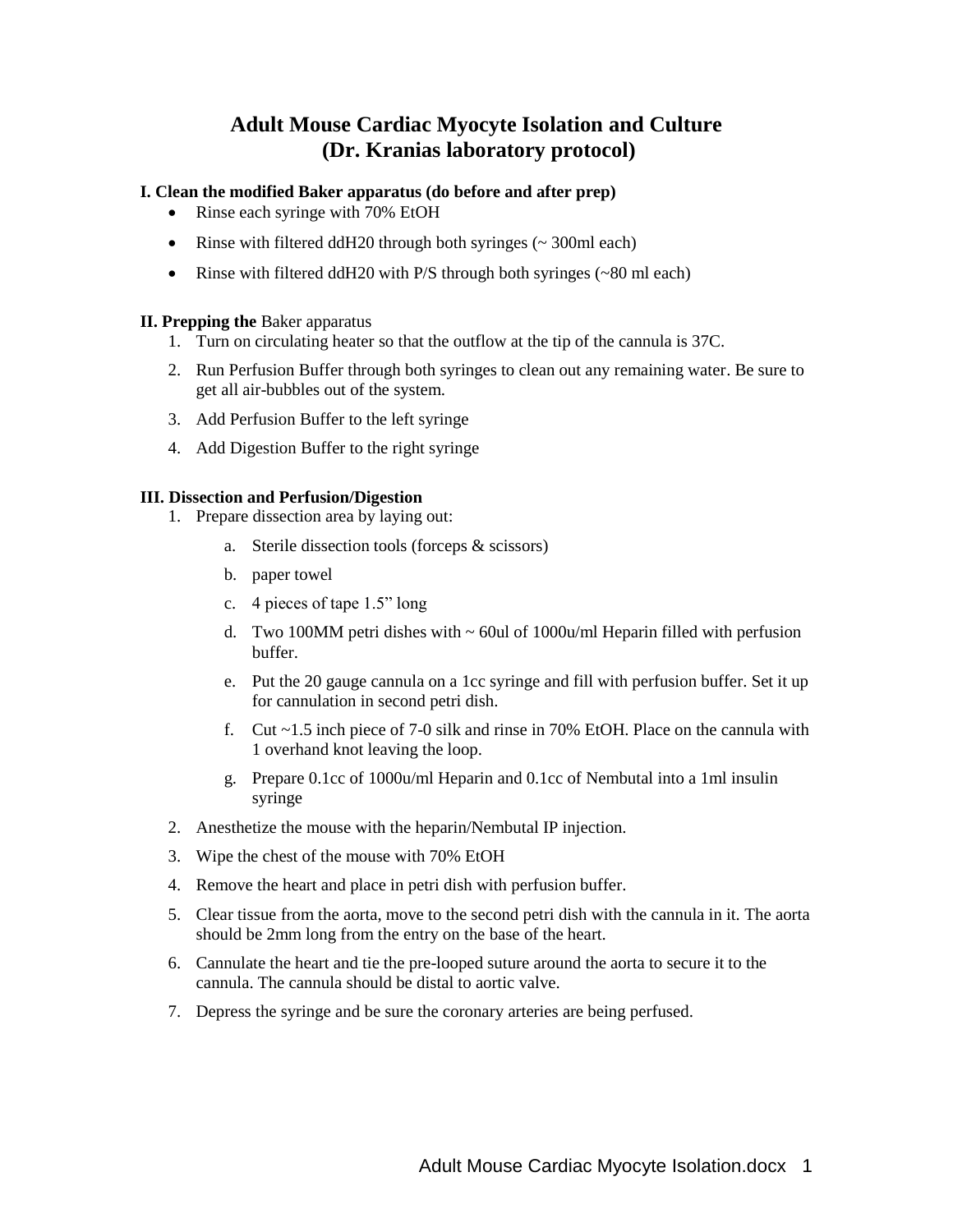#### **IV. Perfusion and Digestion**

- 1. Have a slow drip of Perfusion Buffer going through the perfusion system catheter when you are attaching the cannulated heart
- 2. Perfuse heart for 4 minutes with Perfusion Buffer at a flow rate of 3ml/min.
- 3. Perfuse the heart for 10 minutes with Digestion Buffer.-(collect the digestion buffer).
- 4. Heart should become pale and swollen.
- 5. When digestion is complete, the rate of perfusion will increase.
- 6. Remove cannula from Baker App. and place both heart and cannula in a 50MM petri dish. 2.5ml of Digestion Buffer.
- 7. Remove atria
- 8. Cut heart in pieces and gently tease the ventricles apart using forceps…
- 9. Gently dissociate the tissue by triturating.
- 10. Transfer solution to a 15ml conical tube
- 11. Rinse 50MM petri dish dish with 2.5ml of Stopping Buffer #1 and add to 15ml conical tube (total volume is now 5 ml).
- 12. Continue to dissociate tissue by triturating
- 13. Centrifuge cells for ~ 8 seconds and remove supernatant.
- 14. Resuspend cells in 10ml Stopping Buffer #2 and place in a sterile 50MM petri dish.

#### **V. Calcium Add-Back**

- 1. Add 5 $\mu$ l of 100mM CaCl<sub>2</sub> to cells, mix, and incubate for 4 min.
- 2. Add 5 $\mu$ l of 100mM CaCl<sub>2</sub> to cells, mix, and incubate for 4 min.
- 3. Add 10µl of 100mM CaCl<sub>2</sub> to cells, mix, and incubate for 4 min.
- 4. Add  $30\mu$ l of  $100$ mM CaCl<sub>2</sub> to cells, mix, and incubate for 4 min.
- 5. Add 50µl of 100mM CaCl<sub>2</sub> to cells, mix, and incubate for 4 min.
- 6. Rock the 50MM petri dish back and forth and side to side, DO NOT swirl the dish to mix the  $Ca++$
- 7. 4 minutes After the last Calcium Add-Back (50 $\mu$ l of 100mM CaCl<sub>2</sub>) Transfer supernatant to a new 15mL conical tube.
- 8. Centrifuge cells for  $\sim$  8 seconds and remove supernatant.
- 9. Resuspend cells in 3mL of plating medium.
- 10. Gently mix cells and plating media using a glass Pasteur pipette
- 11. Count cells.
- 12. Dilute cells to  $1X10<sup>5</sup>$  rod-shaped cells/ml and plate.